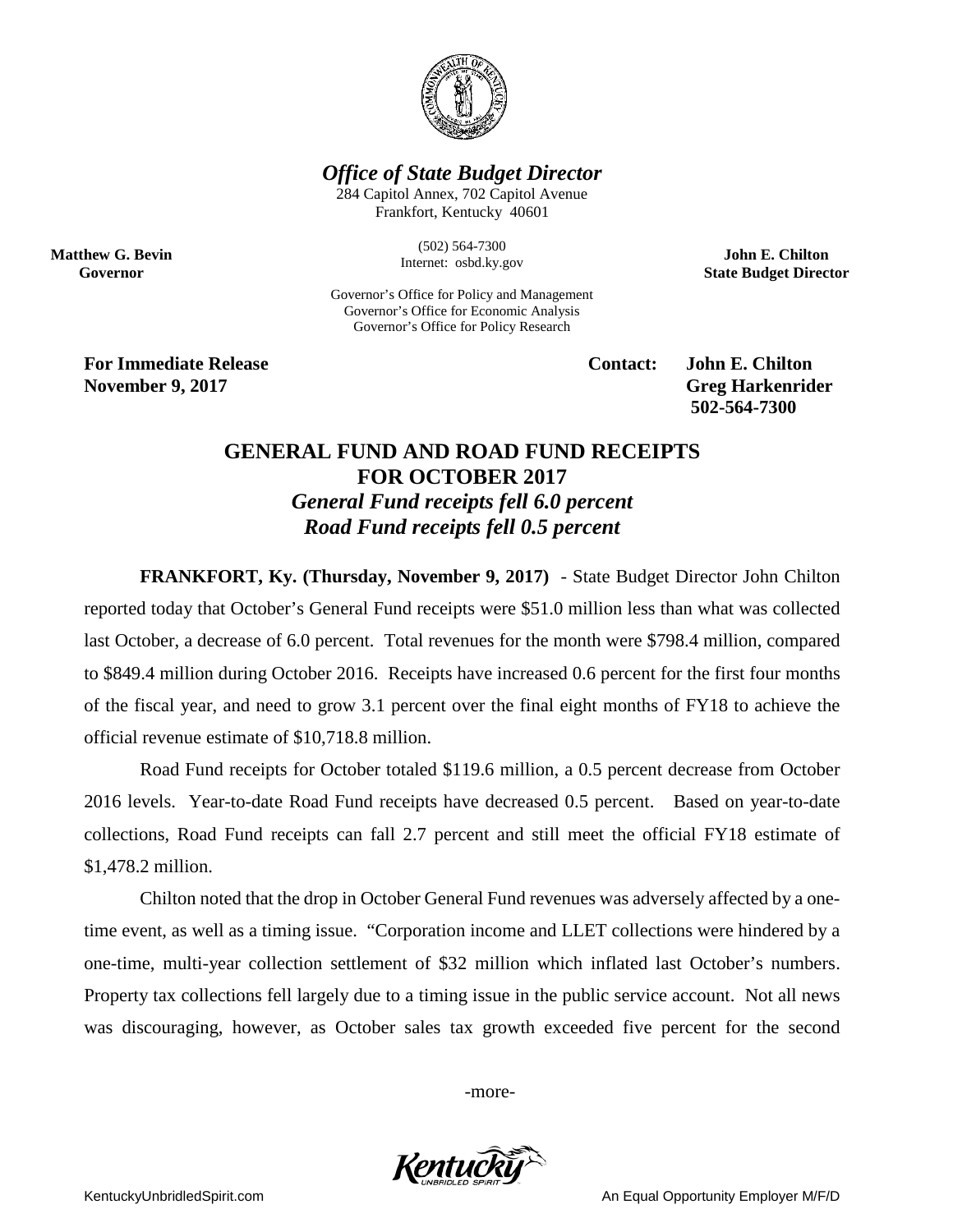consecutive month. The Consensus Forecasting Group officially revised the FY18 General Fund estimate at their most recent meeting on October 13. The new, official estimate calls for General Fund growth of 2.3 percent for the current year." As noted, receipts have increased 0.6 percent for the first four months of the fiscal year. This causes concern that General Funds receipts will achieve the growth needed to achieve the CFG's official revenue estimate of \$10,718.8 million.

Among the major accounts,

- Corporation income tax receipts fell 74.4 percent. Year-to-date receipts have decreased 8.2 percent.
- Individual income tax collections declined 3.3 percent. Receipts are up 1.4 percent for the first four months of FY18.
- Sales and use tax receipts grew 5.4 percent in October and are up 1.9 percent for the year.
- Property tax collections decreased 67.0 percent in October, and are down 27.9 percent year-to-date. Large swings in property tax revenues are typical in the fall months as the bulk of receipts in this category are received between November and January.
- Cigarette tax receipts fell 18.0 percent in October and are down 7.4 percent for the first four months of the fiscal year.
- Coal severance tax receipts fell 13.9 percent in October but have grown 0.5 percent yearto-date.
- Lottery revenues grew 2.6 percent in October but are down 3.4 percent for the year.

Road Fund receipts decreased 0.5 percent in October as a small increase in motor vehicle usage tax receipts was offset by a decline in motor fuels taxes. Year-to-date Road Fund collections have declined 0.5 percent. Motor fuels taxes fell 3.2 percent in October and have fallen 0.7 percent for the year. Motor vehicle usage tax collections grew 5.1 percent for the month but have decreased 2.2 percent through the first four months of the year. License and privilege revenue fell 4.7 percent in October but has increased 4.5 percent for the year. Nontax receipts fell 7.6 percent for the month and are off 3.4 percent for the year.

-30-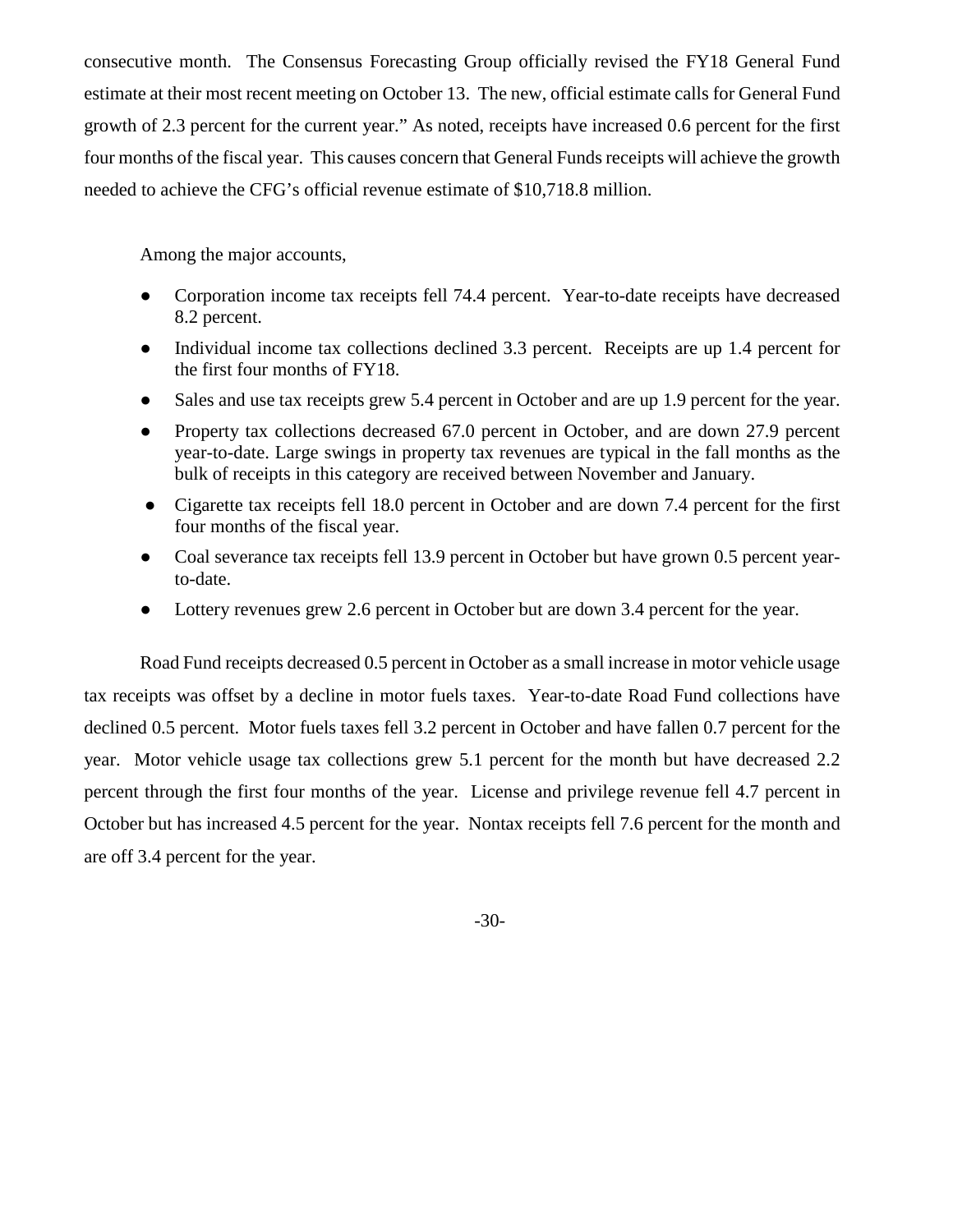## KENTUCKY STATE GOVERNMENT REVENUE 1. GENERAL FUND REVENUE

|                                                  | <b>OCTOBER</b>       | <b>OCTOBER</b>       |                      | <b>JULY THROUGH OCTOBER</b> |                      |                 |
|--------------------------------------------------|----------------------|----------------------|----------------------|-----------------------------|----------------------|-----------------|
|                                                  | 2017                 | 2016                 | % Change             | FY 2018                     | FY 2017              | % Change        |
| <b>TOTAL GENERAL FUND</b>                        | \$798,444,647        | \$849,440,115        | $-6.0%$              | \$3,352,007,368             | \$3,331,812,306      | 0.6%            |
| Tax Receipts                                     | \$763,723,326        | \$827,501,534        | $-7.7%$              | \$3,244,481,274             | \$3,238,453,411      | 0.2%            |
| Sales and Gross Receipts                         | \$345,876,429        | \$335,302,147        | 3.2%                 | \$1,400,906,304             | \$1,384,120,255      | 1.2%            |
| <b>Beer Consumption</b><br><b>Beer Wholesale</b> | 502,969<br>4,892,216 | 551,369<br>5.441.194 | $-8.8\%$<br>$-10.1%$ | 2,282,540                   | 2,277,218            | 0.2%<br>$-0.5%$ |
| Cigarette                                        |                      |                      | $-18.0%$             | 21,996,649                  | 22,104,978           | $-7.4%$         |
| <b>Distilled Spirits Case Sales</b>              | 16,033,459<br>12,296 | 19,545,767<br>12,742 | $-3.5%$              | 71,141,126<br>50,444        | 76,788,046<br>48,740 | 3.5%            |
| <b>Distilled Spirits Consumption</b>             | 1.139.179            | 1,178,982            | $-3.4%$              | 4,681,850                   | 4,567,940            | 2.5%            |
| Distilled Spirits Wholesale                      | 3,605,996            | 3,700,923            | $-2.6%$              | 14,428,374                  | 13,758,203           | 4.9%            |
| Insurance Premium                                | 9,322,076            | 9,611,325            | $-3.0%$              | 45,289,571                  | 46,662,571           | $-2.9%$         |
| Pari-Mutuel                                      | 451,783              | 328,463              | 37.5%                | 1,681,659                   | 1,437,965            | 16.9%           |
| Race Track Admission                             | 9,871                | 9,324                | 5.9%                 | 108,930                     | 89.673               | 21.5%           |
| Sales and Use                                    | 301,473,747          | 285,927,096          | 5.4%                 | 1,204,437,680               | 1,181,441,773        | 1.9%            |
| Wine Consumption                                 | 233,385              | 273,332              | $-14.6%$             | 978,269                     | 1,016,487            | $-3.8%$         |
| Wine Wholesale                                   | 1,260,123            | 1,509,981            | $-16.5%$             | 5,330,459                   | 5,639,918            | $-5.5%$         |
| <b>Telecommunications Tax</b>                    | 5,243,184            | 5,304,053            | $-1.1%$              | 21,018,316                  | 20,907,131           | 0.5%            |
| <b>Other Tobacco Products</b>                    | 1,696,146            | 1,907,595            | $-11.1%$             | 7,481,419                   | 7,379,569            | 1.4%            |
| Floor Stock Tax                                  | 0                    | 0                    | ---                  | (982)                       | 43                   | $---$           |
| License and Privilege                            | \$532,450            | ( \$284, 362)        | ---                  | \$165,937                   | (\$1,431,833)        |                 |
| Alc. Bev. License Suspension                     | 57,600               | 38.850               | 48.3%                | 191,450                     | 175,500              | 9.1%            |
| <b>Corporation License</b>                       | 3,162                | 10,328               | $-69.4%$             | 14,059                      | (12, 318)            | ---             |
| <b>Corporation Organization</b>                  | 3,550                | 916,052              | $-99.6%$             | 15,925                      | 921,997              | $-98.3%$        |
| Occupational Licenses                            | 12,116               | 4,850                | 149.8%               | 48,982                      | 46,807               | 4.6%            |
| Race Track License                               | 28,375               | 27,500               | 3.2%                 | 128,450                     | 122,500              | 4.9%            |
| <b>Bank Franchise Tax</b>                        | 374,240              | (1, 339, 190)        | $---$                | (470, 489)                  | (2,928,215)          | $---$           |
| Driver License Fees                              | 53,407               | 57,248               | $-6.7%$              | 237,560                     | 241,896              | $-1.8%$         |
| Natural Resources                                | \$10,761,271         | \$12,221,742         | $-11.9%$             | \$44,450,940                | \$42,658,268         | 4.2%            |
| Coal Severance                                   | 7,733,845            | 8,987,026            | $-13.9%$             | 33.021,493                  | 32,871,835           | 0.5%            |
| Oil Production                                   | 393,067              | 370,798              | 6.0%                 | 1,541,523                   | 1,614,408            | $-4.5%$         |
| <b>Minerals Severance</b>                        | 1,813,707            | 2,105,594            | $-13.9%$             | 7,351,303                   | 6,590,928            | 11.5%           |
| <b>Natural Gas Severance</b>                     | 820,652              | 758,324              | 8.2%                 | 2,536,621                   | 1,581,096            | 60.4%           |
| Income                                           | \$384,194,429        | \$433,652,009        | $-11.4%$             | \$1,704,601,900             | \$1,697,617,084      | 0.4%            |
| Corporation                                      | 10,951,943           | 42,751,341           | $-74.4%$             | 164,588,410                 | 179,229,784          | $-8.2%$         |
| Individual                                       | 354,818,020          | 366,816,104          | $-3.3%$              | 1,478,121,864               | 1,457,111,638        | 1.4%            |
| <b>Limited Liability Entity</b>                  | 18,424,467           | 24,084,565           | $-23.5%$             | 61,891,627                  | 61,275,661           | 1.0%            |
| Property                                         | \$13,376,667         | \$40,567,565         | $-67.0%$             | \$67,029,622                | \$92,916,140         | $-27.9%$        |
| Building & Loan Association                      | (801)                | 0                    | $\overline{a}$       | 9,883                       | 16,633               | $-40.6%$        |
| General - Real                                   | 2,155,778            | 1,546,477            | 39.4%                | 1,432,848                   | 1,587,645            | $-9.8%$         |
| General - Tangible                               | 10,535,073           | 12,924,205           | $-18.5%$             | 43,242,484                  | 43,953,176           | $-1.6%$         |
| Omitted & Delinquent                             | (872, 016)           | (1,686,634)          | ---                  | 3,930,841                   | 2,049,452            | 91.8%           |
| <b>Public Service</b>                            | 1,559,244            | 27,783,516           | $-94.4%$             | 18,407,872                  | 45,309,302           | $-59.4%$        |
| Other                                            | (611)                | 0                    | ---                  | 5,693                       | (68)                 |                 |
| Inheritance Tax                                  | \$6,811,049          | \$3,834,346          | 77.6%                | \$19,466,046                | \$14,393,818         | 35.2%           |
|                                                  |                      |                      |                      |                             |                      |                 |
| Miscellaneous                                    | \$2,171,029          | \$2,208,087          | $-1.7%$              | \$7,860,524                 | \$8,179,680          | $-3.9%$         |
| Legal Process                                    | 1,104,037            | 1,150,918            | $-4.1%$              | 4,285,997                   | 4,533,059            | $-5.5%$         |
| T. V. A. In Lieu Payments                        | 1,066,992            | 1,057,169            | 0.9%                 | 3,557,209                   | 3,602,837            | $-1.3%$         |
| Other                                            | 0                    | 0                    | ---                  | 17,319                      | 43,784               | $-60.4%$        |
| <b>Nontax Receipts</b>                           | \$34,569,865         | \$21,276,248         | 62.5%                | \$107,326,259               | \$91,357,542         | 17.5%           |
| <b>Departmental Fees</b>                         | 946,451              | 1,420,195            | $-33.4%$             | 4,240,586                   | 4,439,930            | $-4.5%$         |
| <b>PSC Assessment Fee</b>                        | 4,795                | 96,099               | $-95.0%$             | 15,817,378                  | 13,022,084           | 21.5%           |
| <b>Fines &amp; Forfeitures</b>                   | 1,492,900            | 1,497,265            | $-0.3%$              | 5,915,927                   | 6,423,264            | $-7.9%$         |
| Income on Investments                            | (687, 444)           | (29, 974)            | ---                  | (1,823,993)                 | (99, 524)            | ---             |
| Lottery                                          | 20,000,000           | 19,500,000           | 2.6%                 | 75,000,000                  | 77,627,129           | $-3.4%$         |
| Miscellaneous                                    | 12,813,163           | (1,207,337)          | ---                  | 8,176,361                   | (10, 055, 341)       |                 |
| <b>Redeposit of State Funds</b>                  | \$151,456            | \$662,333            | $-77.1%$             | \$199,835                   | \$2,001,353          | $-90.0%$        |